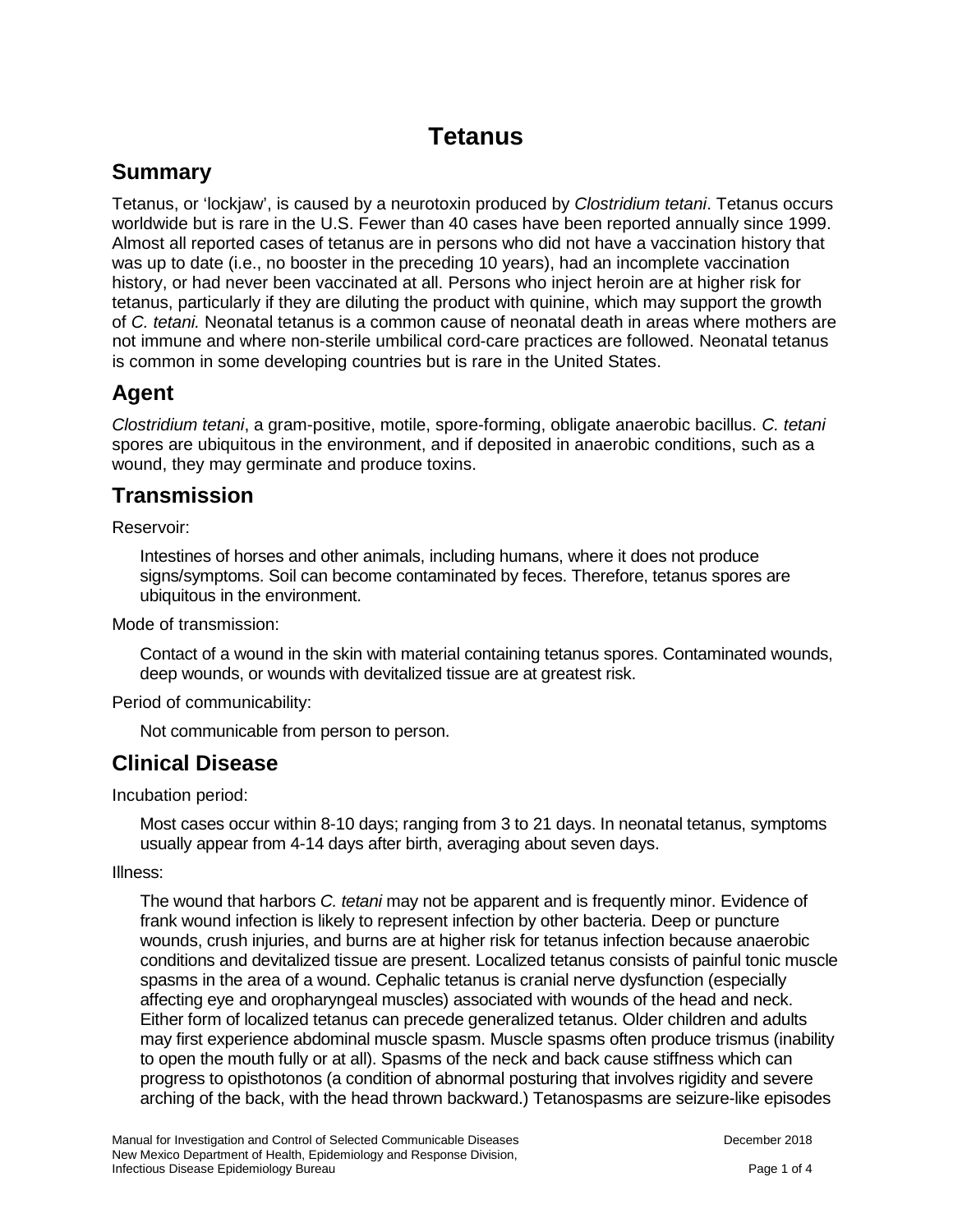of severely painful rigidity of the neck, trunk and extremities often with laryngeal and glottic spasm. Episodes of spasm may be precipitated by minor sensory stimuli; dysphagia may result in hydrophobia; urinary retention may occur. Laryngeal spasm may cause sudden death.

### **Laboratory Diagnosis**

Culturing of the wound may be done but the yield is often poor (30% recovery rate) and tetanus can be isolated from persons who do not have tetanus. Therefore, treatment should not be based on laboratory evidence.

The diagnosis should be made based on clinical presentation and exclusion of other possibilities, such as hypocalcemia, strychnine poisoning, phenothiazine reaction, and hysteria.

#### **Treatment**

Tetanus is a medical emergency requiring hospitalization. All wounds should be properly cleaned and debrided. Tetanus immune globulin (TIG) is recommended for treatment. TIG does not preclude a booster vaccination if needed. Booster vaccine is recommended if needed (see Prevention section below). As appropriate antibiotic treatment (usually metronidazole or penicillin) be provided. Supportive care and pharmacotherapy to control spasms also may be necessary.

Patients should be immunized against tetanus during convalescence from tetanus

#### **Surveillance**

Case Definition**:**

*Clinical definition-* acute illness with muscle spasms or hypertonia.

*Confirmed* - There is no definition for "confirmed" tetanus.

*Probable* - In the absence of a more likely diagnosis, an acute illness with muscle spasms or hypertonia, AND diagnosis of tetanus by a health care provider; OR death, with tetanus listed on the death certificate as the cause of death or a significant condition contributing to death

Reporting:

Report all suspected or confirmed cases of tetanus to the Epidemiology and Response Division (ERD) at 505-827-0006. Information needed includes: patient's name, age, sex, race, ethnicity, home address, home phone number, occupation, health care provider, and vaccination history if available.

Case Investigation:

Complete the CDC Tetanus Surveillance Worksheet and mail to the Epidemiology and Response Division, P.O. Box 26110, Santa Fe, New Mexico 87502-6110, or fax to 505-827- 0013. Investigation information should also be entered in NM-EDSS per established procedures.

#### **Control Measures**

- 1. Case management
	- 1.1. Isolation: None required.
	- 1.2. Prophylaxis: Not applicable.
- 2. Contact management

Manual for Investigation and Control of Selected Communicable Diseases **December 2018** December 2018 New Mexico Department of Health, Epidemiology and Response Division, Infectious Disease Epidemiology Bureau **Page 2 of 4** and 2 of 4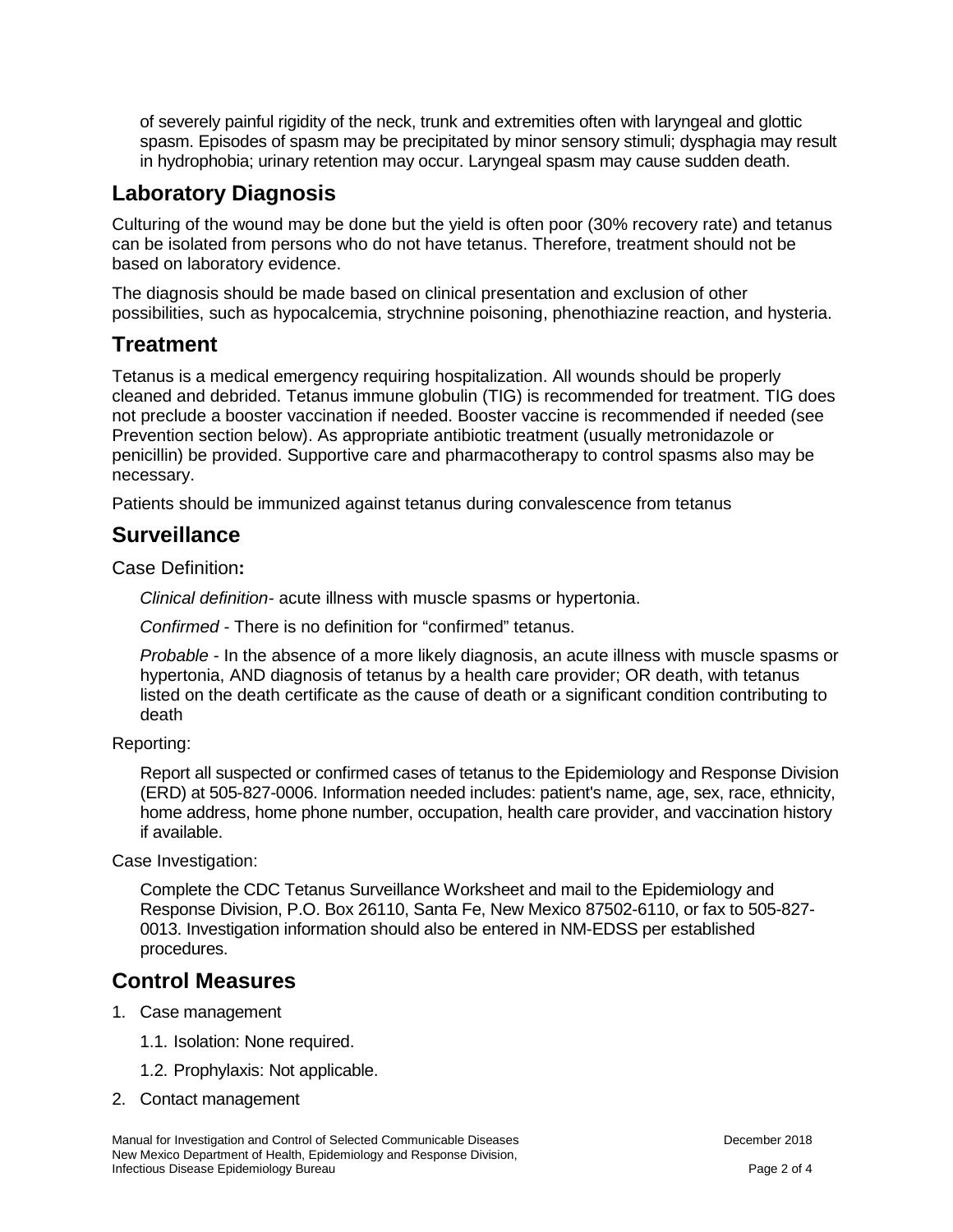- 2.1. Isolation: None required.
- 2.2. Prophylaxis: Not applicable.
- 3. Prevention
	- 3.1. Immunization: Active immunization with tetanus toxoid is indicated routinely for all children at 2, 4, 6, and 15-18 months of age, with a booster at 4-6 years of age. The preferred vaccine is DTaP (combined with diphtheria toxoid and acellular pertussis). If there is a contraindication to pertussis vaccination DT vaccine should be used. Active protection should be maintained by administration of Td or Tdap (tetanus toxoid combined with diphtheria toxoid and acellular pertussis) vaccine every 10 years. Additional Tdap information may be found in the Pertussis chapter.
	- 3.2. Wound management should include cleaning and thorough debridement of all wounds.
	- 3.3. Immunization status should be assessed, and intervention as follows:

3.3.a If the person has had fewer than three doses of tetanus toxoid vaccine or an uncertain history of tetanus immunization AND the wound is clean and minor, one dose of appropriate vaccine is given on the day of injury and additional doses at 4-8 week intervals to complete the primary series. If the wound is contaminated or extensive, TIG should also be given. The dose of TIG should be given intramuscularly; separate syringes and sites should be used when TIG and tetanus vaccine are given concurrently.

3.3.b If the person has had at least three doses of tetanus toxoid vaccine, but the last dose was more than five years previously, a booster dose should be given if the wound is contaminated or extensive. If the wound is clean and minor, a booster dose of vaccine is needed only if the last dose was given more than 10 years previously. TIG is not indicated in these circumstances.

| <b>Vaccination History</b>   | <b>Clean, minor wounds</b> |            | All other wounds |            |
|------------------------------|----------------------------|------------|------------------|------------|
|                              | Td*                        | <b>TIG</b> | Td*              | <b>TIG</b> |
| Unknown or less than 3 doses | Yes                        | No.        | Yes              | Yes        |
| 3 or more doses              | $No+$                      | No         | $No**$           | No         |

#### **Tetanus Wound Management**

\* Tdap may be substituted for Td if the person has not previously received Tdap and is 10 years or older

- + Yes, if more than 10 years since last dose
- \*\* Yes, if more than 5 years since last dose

3.3.c Determining appropriate vaccine: For persons aged younger than 6 years who require tetanus toxoid vaccination, DTaP vaccine (combined with diphtheria toxoid and acellular pertussis) should be used unless there is a contraindication to pertussis vaccination. In this situation, DT vaccine (combined with higher dose diphtheria toxoid) should be used. For persons aged 7-10 years who require tetanus toxoid vaccination for wound prophylaxis, DT vaccine (combined with diphtheria toxoid) should be used. For persons aged 11-64 years, TdaP vaccine (tetanus toxoid combined with diphtheria